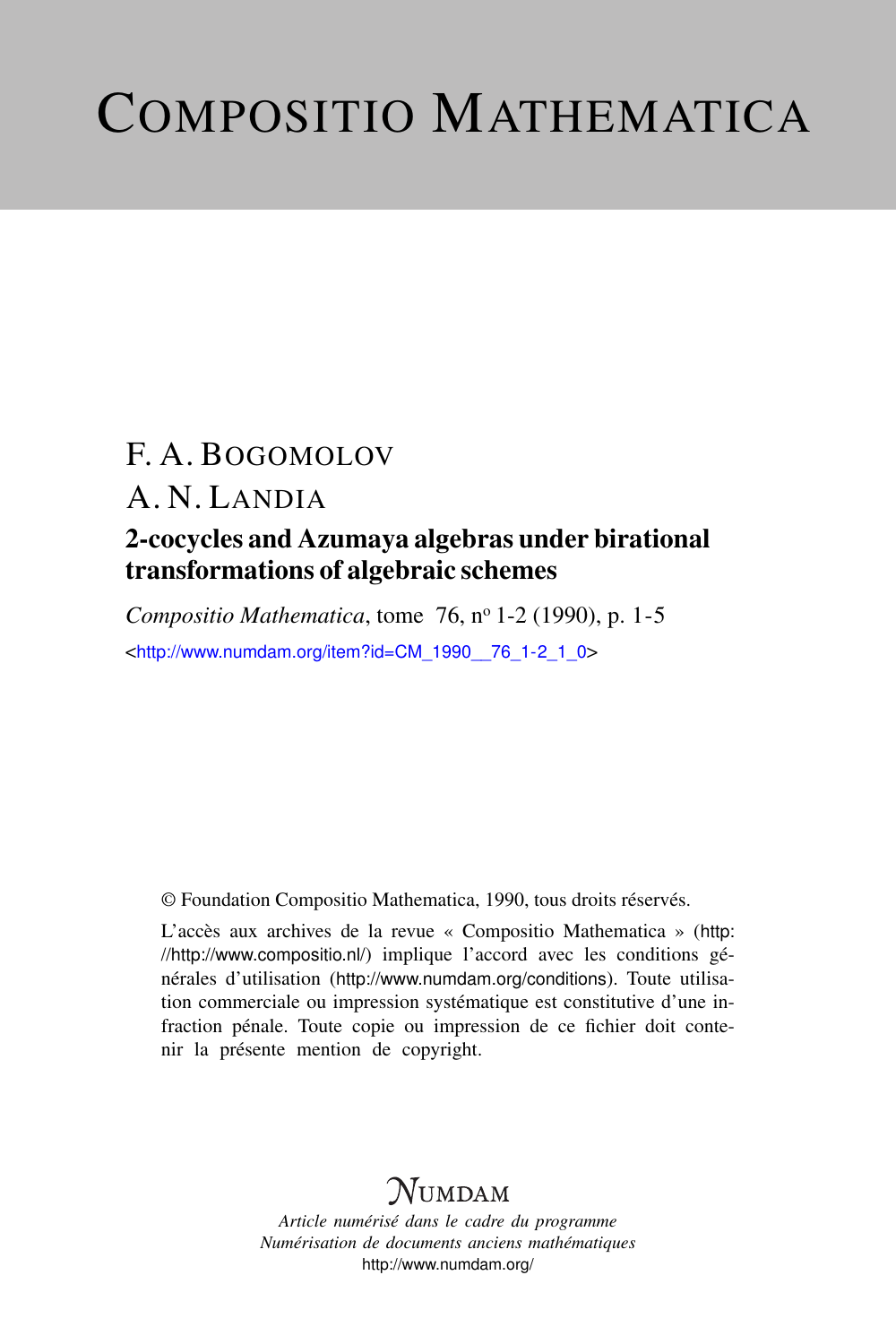#### 2-Cocycles and Azumaya algebras under birational transformations of algebraic schemes

#### F.A. BOGOMOLOV1 & A.N. LANDIA2

'Steklov Mathematical Institute of the Academy of Sciences of USSR, Vavilov Street 42, Moscow 117333, USSR; 2Mathematical Institute of the Academy of Sciences of Georgian SSR, Z. Rukhadze Street 1, Tbilisi 380093, USSR

Received 17 November 1988; accepted in revised form 23 November 1989

The basic question whether the injection  $Br(X) \to H^2(X, \mathcal{O}_X^*)_{tors}$  is an isomorphism arose at the very definition of the Brauer group of an algebraic scheme X. Positive answers are known in the following cases:

- 1. the topological Brauer group  $Br(X_{\text{top}}) \cong H^2(X, \mathcal{O}_{\text{top}}^*)_{\text{tors}} \cong H^3(X, \mathbb{Z})_{\text{tors}}$  (J.-P. Serre); in the etale (algebraic) case the isomorphism is proved for
- 2. smooth projective surfaces (A. Grothendieck);
- 3. abelian varieties;
- 4. the union of two affine schemes (R. Hoobler, O. Gabber).

The first author has formulated a birational variant of the basic question, while considering the unramified Brauer group in [1]. The group  $Br_V(K(X)) =$  $\cap$ Br(A<sub>v</sub>)  $\subseteq$  Br(K(X)) (intersection taken over all discrete valuation subrings A<sub>v</sub> of the rational function field  $K(X)$  is isomorphic to  $H^2(\tilde{X}, \mathcal{O}^*)$ , where  $\tilde{X}$  is a nonsingular projective model of  $X$ , i.e. a nonsingular projective variety birationally equivalent to  $X$ .

QUESTION. Given a cocycle class  $y \in H^2(\tilde{X}, \mathcal{O}^*)$ , is it possible to find a nonsingular projective model  $\bar{X}$  such that y is represented by a  $\mathbb{P}^n$ -bundle (i.e. by an Azumaya algebra) on  $\bar{X}$ ?

The case where X is a nonsingular projective model of  $V/G$ , with G a y-minimal group and  $V$  a faithful representation of  $G$ , was considered in [2]. O. Gabber in his letter to Bogomolov (12.1.1988) has given an affirmative answer to the question in the case of general algebraic spaces. In this paper we give a simple version of his proof for algebraic schemes.

Let X be a scheme,  $\gamma \in H^2(X, \mathcal{O}^*)$ ,  $\{U_i\}$  an affine cover of X. Then the restriction of  $\gamma$  to each  $U_i$  is represented by an Azumaya algebra  $A_i$ . If we would have isomorphisms  $A_{i|U_i \cap U_j} \cong A_{j|U_i \cap U_j}$ , we could glue the sheaves  $\{A_j\}$  and get an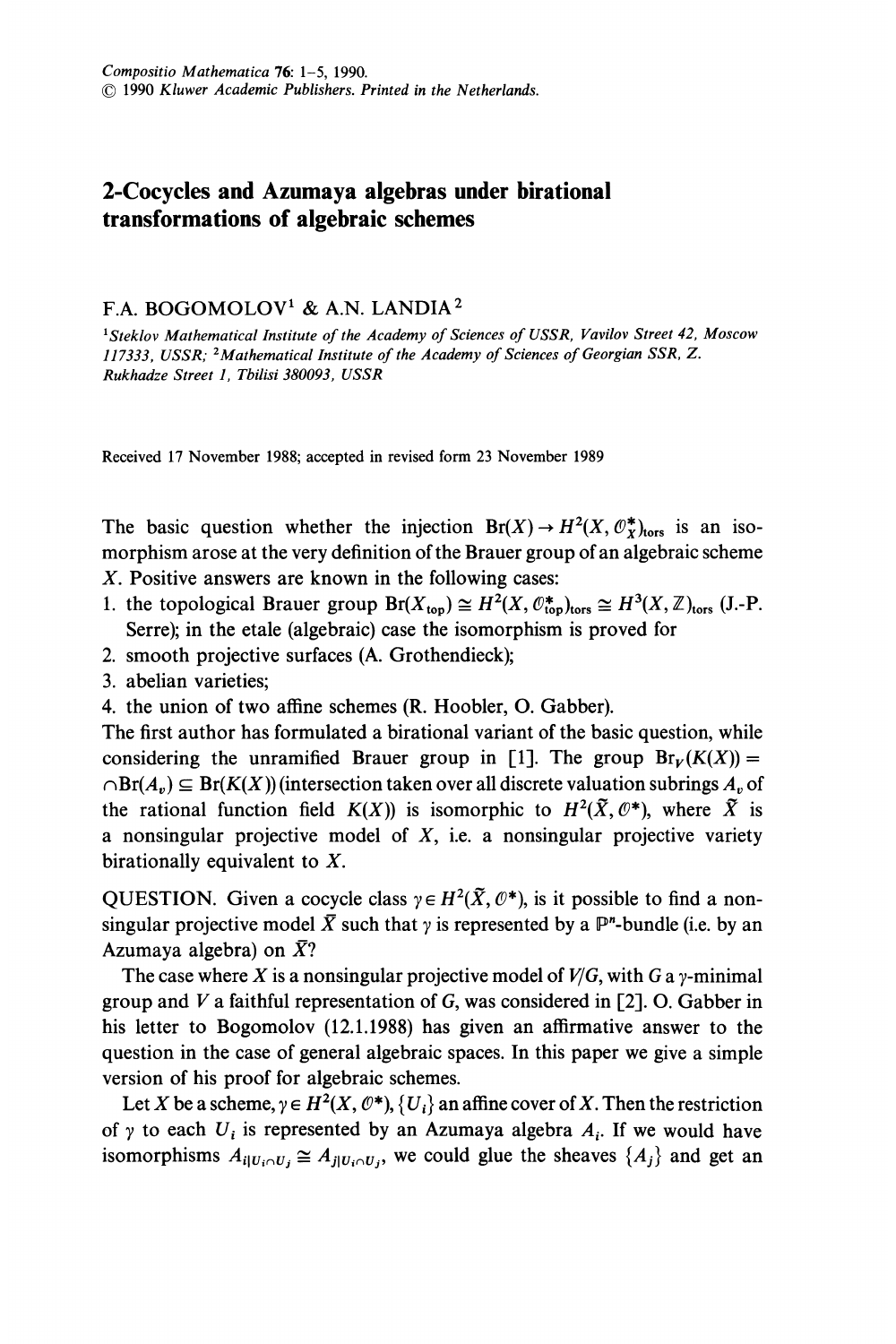Azumaya algebra on X, representing y. But we have isomorphisms  $A_{i|U_i\cap U_j}$   $\otimes$  $\text{End}(E_{ii}) \cong A_{j|U_i \cap U_j} \otimes \text{End}(E_{ii})$  for certain vector bundles  $E_{ii}$ ,  $E_{ii}$  on  $U_i \cap U_j$ .

THEOREM. Let X be a noetherian scheme,  $\gamma \in H^2(X, \mathcal{O}_X^*)$ . There exists a proper birational morphism  $\alpha: \tilde{X} \to X$  such that  $\alpha^*(y)$  is represented by an Azumaya algebra on  $\tilde{X}$ .

*Proof.* It is enough to consider X which are connected. Suppose that  ${U_i}$  is an affine open cover of X and that  $\gamma$  is non-trivial on at least one  $U_i$ . We will construct an Azumaya algebra on a birational model of  $X$  by an inductive process which involves adjoining one by one proper preimages of the subsets  $U_i$  and, by an appropriate birational change of the scheme and Azumaya algebra obtained, extending the new algebra to the union. We start with some affine open subset  $U_0$ and an Azumaya algebra  $A_0$  on it.

Now suppose by induction that we already have an Azumaya algebra  $\bar{A}_k$  on the scheme  $X_k$ , a Zariski-open subset of the scheme  $\bar{X}_k$ , equipped with a proper birational map  $\bar{\alpha}_k$ :  $\bar{X}_k \to X$  such that  $X_k = \bar{\alpha}_k^{-1}(U_0 \cup \cdots \cup U_k)$ . Let  $U_{k+1}$  intersect  $U_0 \cup \cdots \cup U_k$  and  $\overline{U}_{k+1} = \overline{\alpha}^{-1}(U_{k+1})$ . Suppose that on  $U_{k+1}$ ,  $\gamma$  is represented by the Azumaya algebra  $A_{k+1}$ . In the same vein as above we have an isomorphism

$$
A_{k|X_k \cap U_{k+1}} \otimes \text{End}(E_{k,k+1}) \cong \bar{\alpha}_k^*(A_{k+1})|_{X_k \cap U_{k+1}} \otimes \text{End}(E_{k+1,k})
$$

and we need to extend  $E_{k,k+1}$  to  $X_k$  and  $E_{k+1,k}$  to  $\overline{U}_{k+1}$  from their intersection. After this we will change  $\overline{A}_k$  and  $\overline{a}_k^*(A_{k+1})$  by the other representatives  $\bar{A}_k \otimes \text{End}(E_{k,k+1}), \bar{\alpha}_k^*(A_{k+1}) \otimes \text{End}(E_{k+1,k})$  of the same Brauer classes and glue these Azumaya algebras, hence the proof.

First, extend both sheaves  $E$  as coherent sheaves. This can be done by the following

LEMMA. Let X be a noetherian scheme,  $U \subseteq X$  a Zariski-open subset, E a coherent sheaf on U. Then there exists a coherent sheaf E' on X such that  $E'|_{U} \cong E$ . This is Ex. 11.5.15 in [4].

Note that we can assume that in our inductive process we add neighborhoods  $U_{k+1}$  of no more than one irreducible component (or an intersection of irreducible components) of X, different from those contained in  $X_k$ . Thus we assume  $X_k \cap U_{k+1}$  to be connected and the rank of E to be constant on  $X_k \cap U_{k+1}$ , hence E' will be locally generated by *n* elements, where *n* is the rank of E.

LEMMA (see [3], Lemma 3.5). Let X be a noetherian scheme, E a coherent sheaf on  $X$ , locally free outside a Zariski closed subset  $Z$  on  $X$ . Then there exists a coherent sheaf I of ideals on X such that the support of  $\mathcal{O}_X/I$  is Z with the following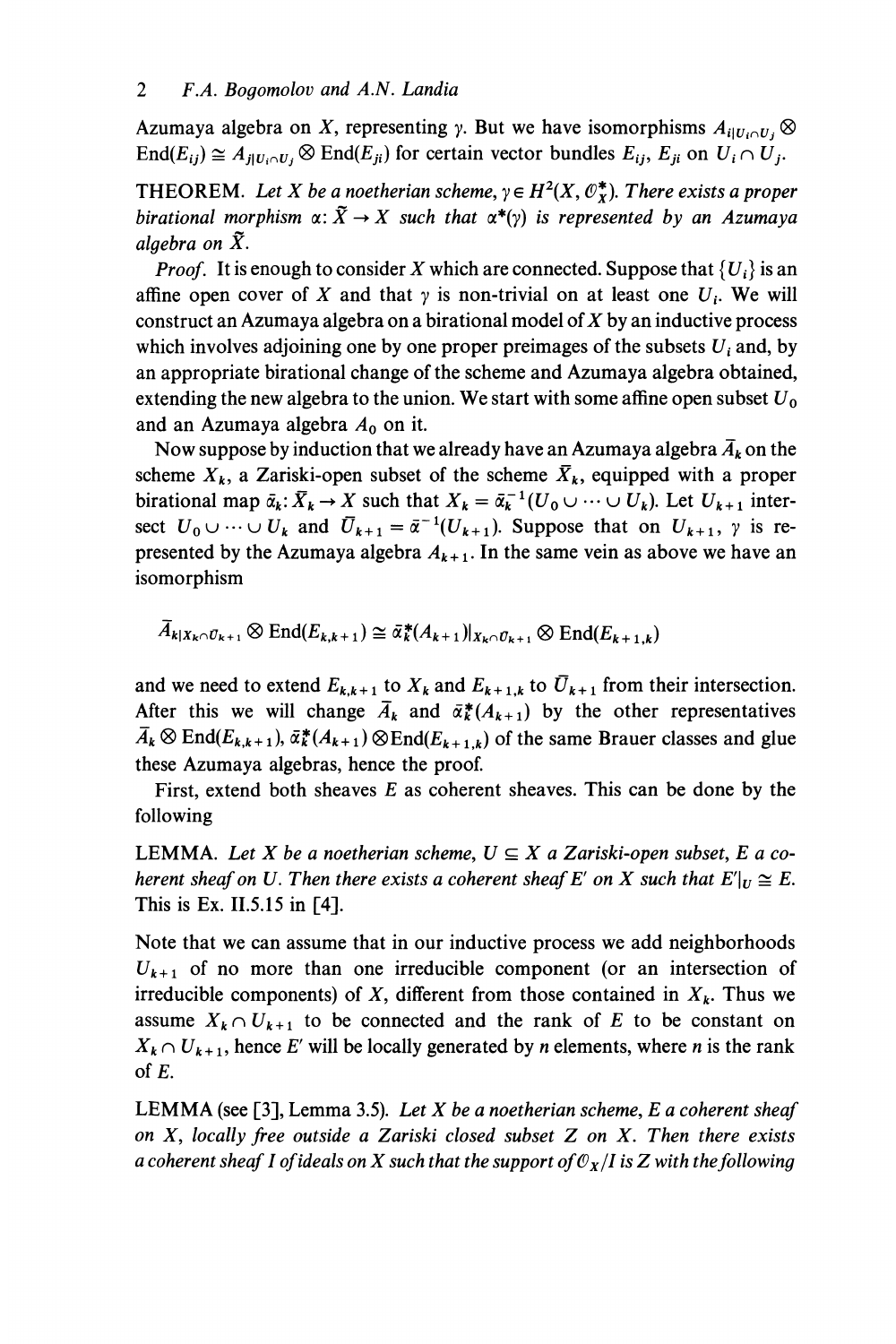property. Let  $\alpha: \tilde{X} \to X$  be the blowing up of X with center I, then the sheaf  $\bar{\alpha}(E) :=$  the quotient of  $\alpha^*(E)$  by the subsheaf of sections with support in  $\alpha^{-1}(Z)$ , is locally free on  $\tilde{X}$ .

Proof. The proof consists of two parts. First: to reduce the number of local generators to get this number constant on the connected components of  $X$  (the minima are the values of the (local) rank function of E). Second, to force the kernel of the (local) presentations  $\mathbb{O}_V^m \to E|_V \to 0$  to vanish for all neighborhoods from some cover  $\{V\}$ . Both parts are proved by indicating the suitable coherent sheaves of ideals and blowing up  $X$  with respect to these sheaves. Let  $\mathbb{O}_{V}^{m} \longrightarrow E|_{V} - 0$  be a local presentation of E. Then Ker(f) is generated by all relations  $\sum_{i=1}^{m} c_i a_i = 0$  where  $\{a_i\}$  stand for the free basis of  $\mathcal{O}_{V}^{m}$ . The coherent sheaf of ideals in the first case is the sheaf defined locally as the ideal  $I_V$  in  $\mathcal{O}_V$ generated by all  $c_i$  such that  $\sum_{i=1}^m c_i a_i \in \text{Ker}(f)$  and in the second case as  $J_x =$ Ann(Ker( $f$ )). As the number of generators is constant in the case we are interested in, we give the details only for the second part of the proof and refer to [3] for the first.

Let  $\alpha: X' \to X$  be the blowing up of X with respect to  $J_X$  and let  $\overline{\alpha}(E)$  be as in the statement of the Lemma. Let

 $0 \to (\text{Ker}(\overline{f}))|_{V'} \to \mathcal{O}_{V'}^m \xrightarrow{\overline{f}} \overline{\alpha}(E)|_{V'} \to 0$ 

be the local presentation of  $\bar{\alpha}(E)$ . We have  $\alpha^{-1}(\text{Ann}(f)) \subseteq \text{Ann}(\text{Ker}(\bar{f}))$ . Let  $p \in Z'$ ,  $V' = \text{Spec}(A')$  an affine neighborhood of p in X' and let  $\sum_{i=1}^{m} c_i a_i \in$  $Ker(\overline{f})|_{V'}$  map to a nonzero element in  $Ker(\overline{f})_n$ . Denote by  $\gamma$  a generator of the invertible sheaf  $\alpha^{-1}(\text{Ann}(f))$  on  $V'' = \text{Spec}(A'') \subseteq V'$  for suitable A". It is clear that there exists for given  $p$  and  $V''$  a finite sequence of open affine neighborhoods  $V''_1, \ldots, V''_s$  such that  $X'\backslash Z' = V''_1, V'' = V''_s$  and  $V''_i \cap V''_{i+1} \neq \emptyset$  for  $j = 1, \ldots,$ s – 1. So suppose  $V' \cap (X' \setminus Z') \neq \emptyset$  and  $q \in V'' \cap (X \setminus Z)$ . Then  $(c_i)_q = 0$  for  $i = 1, \ldots, m$  and  $q \in \text{Spec}(A_{\nu}^{n})$  hence  $\gamma^{k} c_{i} = 0$  for  $i = 1, \ldots, m$  for some k. Since  $\gamma$  is not a zero divisor, we conclude that  $c_i = 0$  for  $i = 1, \ldots, m$ . Thus (maybe after considering a finite sequence of points  $q_1, \ldots, q_s$ ) we prove that  $(Ker(f))_p$  is trivial for every  $p \in X'$ .

In this way we glue the two sheaves  $\overline{A}_k$  and  $A_{k+1}$  and get an Azumaya algebra on  $\tilde{X}_k \cup \tilde{U}_{k+1}$ . As the scheme X is quasi-compact, we obtain an Azumaya algebra on  $\bar{X}$  after a finite number of such steps.

Now we have to show that this process can be done in such a way that the class [A] of the Azumaya algebra A constructed in this way is equal to  $\bar{\alpha}*(\gamma)$ . Again this goes by induction on k. We have  $X_{k+1} = U \cup V$  with  $U = \overline{\alpha}_{k+1}^{-1}(U_0 \cup \cdots \cup U_k)$ and  $V = \overline{\alpha}_{k+1}^{-1}(U_{k+1})$ . We have the exact sequence

$$
H^1(U \cap V, \mathcal{O}^*) \to H^2(X_{k+1}, \mathcal{O}^*) \to H^2(U, \mathcal{O}^*) \oplus H^2(V, \mathcal{O}^*)
$$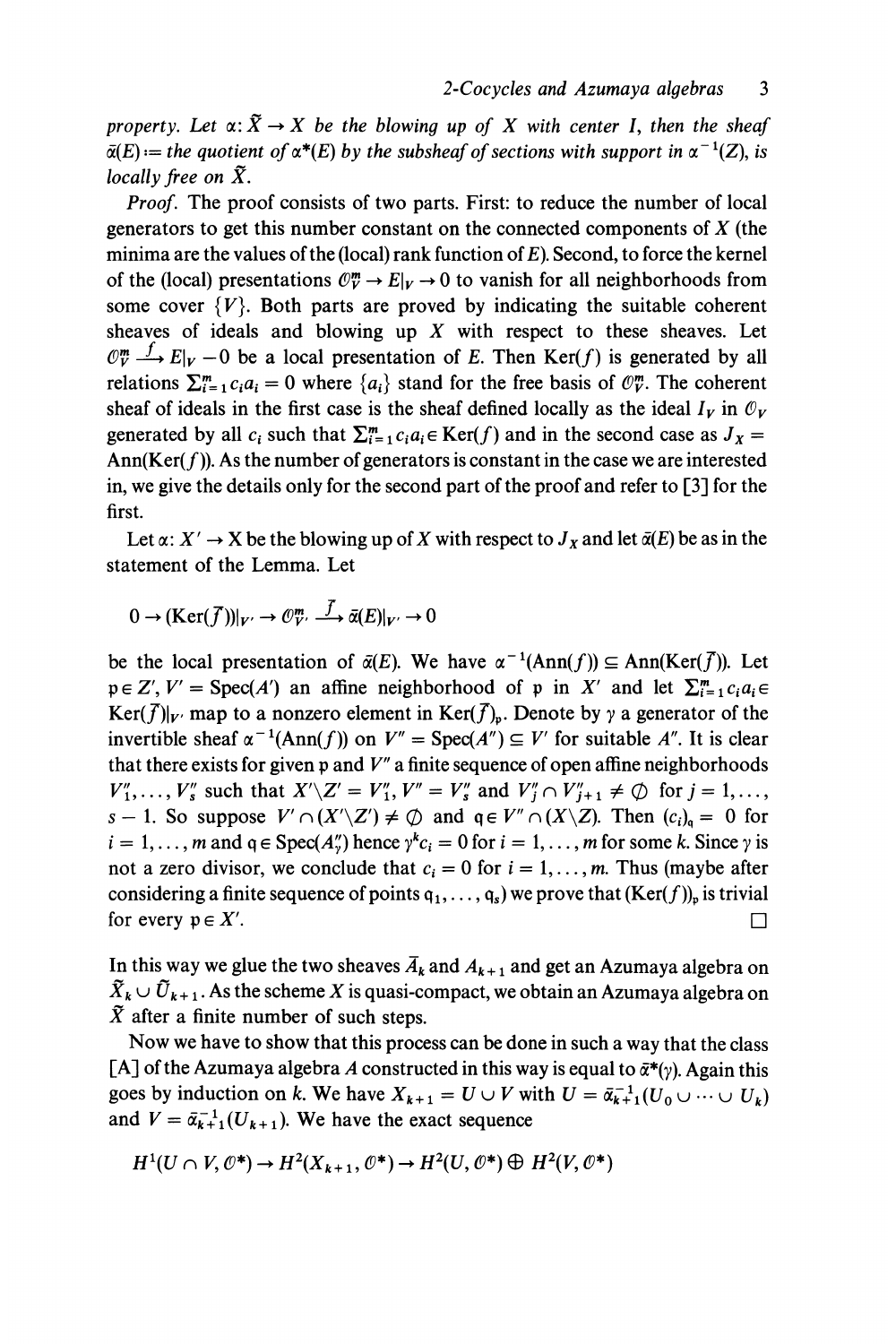and by induction hypothesis,  $\bar{\alpha}_{k+1}^*(\gamma) - [\bar{A}_{k+1}]$  maps to zero in  $H^2(U,0^*)\oplus$  $H^2(V, \mathcal{O}^*)$  so it comes from  $\beta \in H^1(U \cap V, \mathcal{O}^*)$ . By blowing up  $X_{k+1}$  we may assume that  $\beta$  is represented by a line bundle which extends to U. Then  $\beta$  maps to zero in  $H^2(X_{k+1}, \mathcal{O}^*)$ , hence  $\bar{\alpha}_{k+1}^*(\gamma) - [\bar{A}_{k+1}] = 0$ .

Note that we need not bother about the compatibility of isomorphisms, because at each step we choose a new isomorphism between the Azumaya algebra A on  $U_1 \cup \cdots \cup U_j$  from the preceding step and  $A_k$  on  $U_k$ , modulo End(E), End(E<sub>k</sub>).

COROLLARY 1. Let G be a finite group, V a faithful complex representation of G. Then there exists a nonsingular projective model X of V/G such that  $Br(X) =$  $H^2(X,\mathcal{O}^*)$ .

*Proof.* The group  $H^2(X, \mathbb{O}^*)$  is a birational invariant of nonsingular projective varieties and is isomorphic to  $H^2(G, \mathbb{Q}/\mathbb{Z})$  if X is a model of  $V/G$  (see [1]). It remains to recall that the group  $H^2(G, \mathbb{Q}/\mathbb{Z})$  is finite.

COROLLARY 2. Let  $X$  be a noetherian scheme over  $\mathbb{C}, Z$  a closed subscheme of X and  $\gamma \in H^2_Z(X, \mathbb{O}^*)$ . Then there exists a proper morphism  $\alpha \colon X' \to X$  which is an isomorphism above  $X\setminus Z$  and maps  $\gamma$  to zero in  $H^2_{\sigma^{-1}(Z)}(X', \mathcal{O}^*)$ .

*Proof.* First, let's have  $\alpha(\gamma)$  map to zero in  $H^2(X, \mathbb{O}^*)$ . To do this, desingularize X by  $X' \rightarrow X$ . Then in the following exact sequence (in etale cohomology),  $\beta$  will be injective:

$$
H^1(X'\backslash Z',\mathcal{O}^*)\to H^2_{Z'}(X',\mathcal{O}^*)\to H^2(X',\mathcal{O}^*)\stackrel{\beta}{\to} H^2(X'\backslash Z',\mathcal{O}^*)
$$
  

$$
\uparrow
$$
  

$$
H^2_Z(X,\mathcal{O}^*)
$$

The injectivity is due to the injectivity of  $H^2(X', \mathcal{O}^*) \to H^2(K(X'), \mathcal{O}^*)$  for a nonsingular irreducible scheme  $X'$ .

Now y comes from  $\gamma' \in H^1(X' \setminus Z', \mathcal{O}^*) = Pic(X' \setminus Z')$ . It is obvious that Picard elements lift to Picard elements by the blowing ups from the theorem. Thus from the diagram

$$
H^1(X'', \mathcal{O}^*) \to H^1(X'' \backslash Z'', \mathcal{O}^*) \to H^2_{Z'}(X'', \mathcal{O}^*)
$$
  
\n
$$
\uparrow \qquad \qquad \uparrow
$$
  
\n
$$
H^1(X' \backslash Z', \mathcal{O}^*) \to H^2_{Z'}(X', \mathcal{O}^*)
$$

we conclude that  $\gamma$  becomes trivial on Z'' by  $X'' \to X'$  which extends  $\gamma'$  to X''.  $\Box$ 

Now let us return to the problem of an isomorphism  $Br(X) \to H^2(X, \mathcal{O}^*)$  for